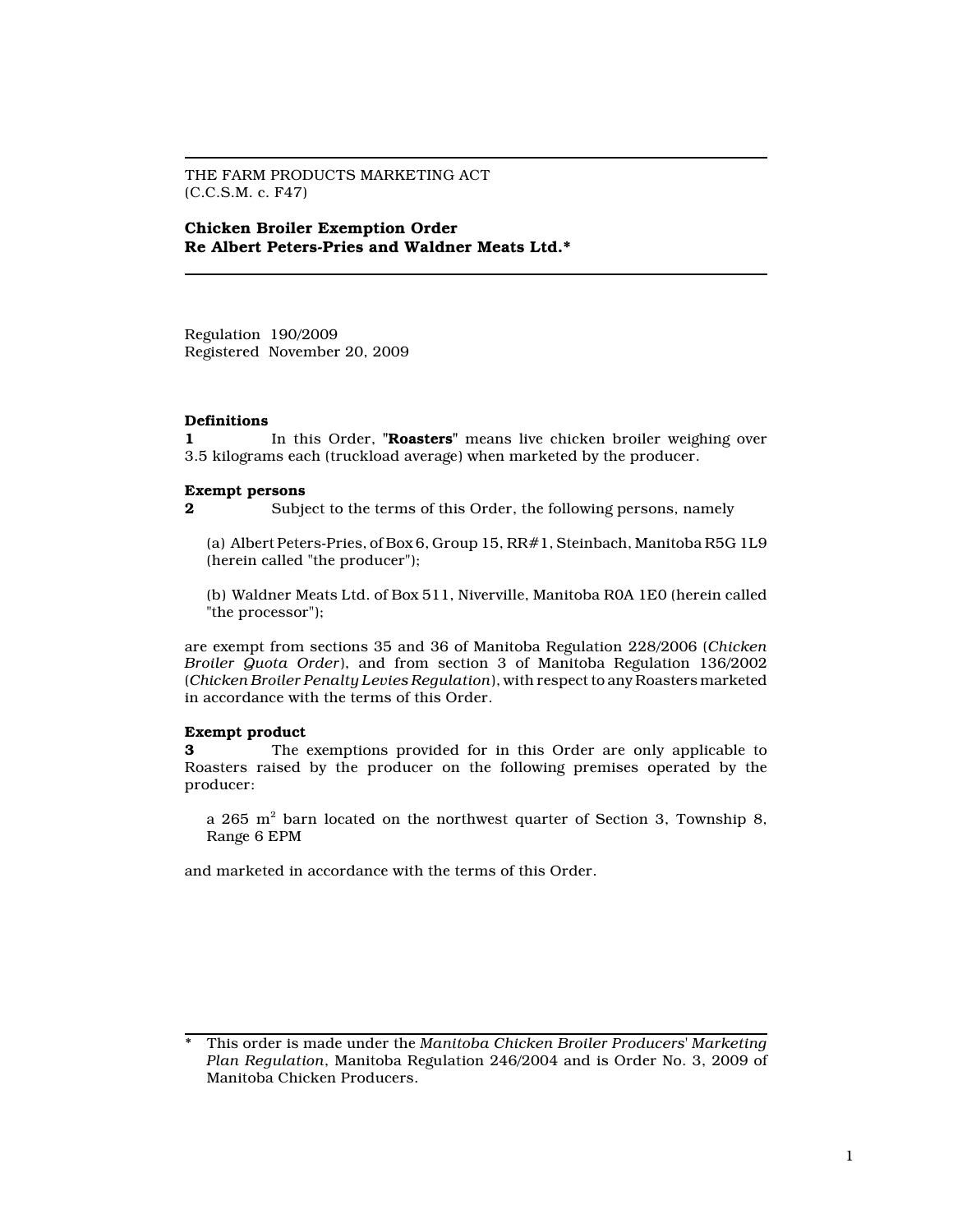## Conditions re marketing

4 This Order is subject to the following conditions:

(a) that the combined marketings of Roasters by the producer to the processor in any calendar month do not exceed in aggregate 835 Roasters weighing in aggregate not less than 2,900 kilograms live weight unless prior written permission from the Board is granted to market additional Roasters in that calendar month;

(b) that all such Roasters are delivered by the producer to the processor at the processor's killing and processing plant located on NW 31-7-4 EPM in the Town of Niverville, Manitoba;

(c) that all such Roasters are killed and eviscerated by the processor at the processor's plant located on NW 31-7-4 EPM in the Town of Niverville, immediately upon receipt from the producer; and

(d) that all such Roasters are processed in accordance with the terms of this Order.

### Conditions re processing

5 This Order is subject to the following additional conditions:

(a) that the processor processes all Roasters delivered to the processor by the producer and ensures that all such Roasters are immediately slaughtered and health inspected; and

(b) that the processor market all Roasters acquired by the processor as having been slaughtered and health inspected.

# Conditions re compliance

6 This Order is subject to the condition that the producer and the processor each comply with Manitoba Regulation 54/2005 (Chicken Broiler Information Order), Manitoba Regulation 195/2004 (Chicken Broiler Administration Fee Regulation), and all price orders of the board with respect to the marketing of all chicken broilers by the producer to the processor.

#### Cancellation

If the producer or the processor fails to comply with any order, regulation, or written directive of the board, or any condition of this Order, the exemption provided in section 2 hereof shall, upon motion of the board to such effect, terminate.

#### Non-transferability

8 The exemptions provided in this Order are non-transferable.